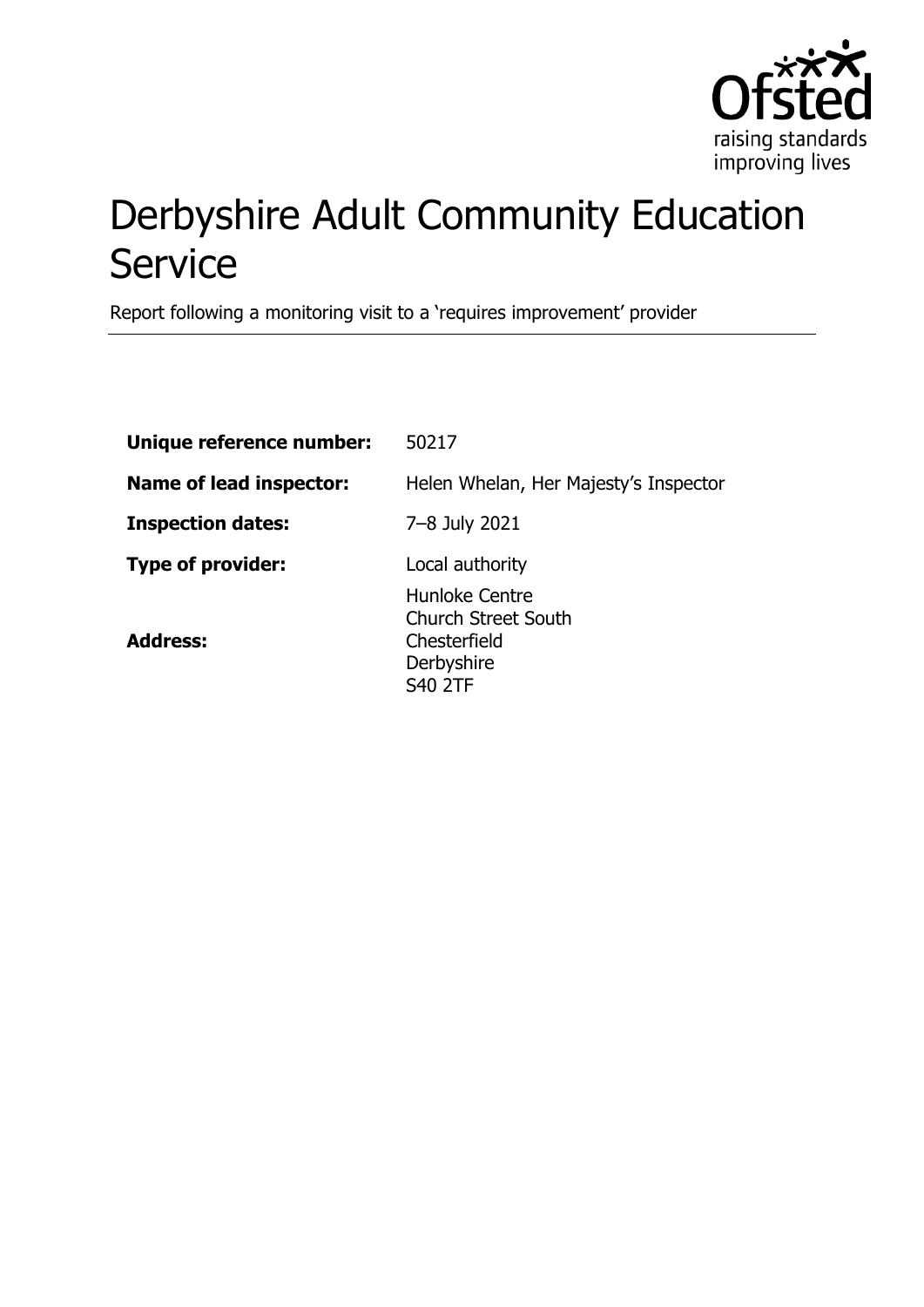

## **Monitoring visit: main findings**

## **Context and focus of visit**

Derbyshire Adult Community Education Service was inspected in March 2020. At that time, inspectors judged the overall effectiveness of the provision to require improvement.

The focus of this monitoring visit was to evaluate the progress that leaders and managers have made in addressing the main areas for improvement identified at the previous inspection.

The impact of COVID-19 (coronavirus) has been taken into account in the findings and progress judgements below.

### **Themes**

**How much progress have leaders made in training tutors to develop their teaching and subject-specialist skills and in ensuring that all tutors use feedback well to support learners' and apprentices' development?**

**Reasonable progress**

Leaders and managers support tutors to improve their subject-specialist skills well. They provide tutors with a wide range of continuing professional development. They arrange standardisation meetings and set up subject-specific networks. This helps tutors maintain their subject knowledge.

Managers make available a range of resources to develop tutors' teaching skills. This includes a lesson observation and mentoring process. Resulting action plans are not always linked to the most pertinent issues that tutors need to address in their practice. Owing to the move to online teaching, much focus has been on digital tools to support learning rather than on core teaching skills.

Managers have trained tutors in the key principles of effective feedback. Tutors should be more proactive in working with learners in lessons to improve the standard of their work. This includes helping them to write in full sentences and rectify simple spelling errors.

Tutors create a relaxed, open atmosphere where learners support each other. Learners develop their communication and teamworking skills through tutors' welldesigned practical tasks. Learners have acquired some important practical skills on employability courses. They know how to apply for jobs, write a curriculum vitae and prepare for interviews. They feel more confident and better prepared for their next steps.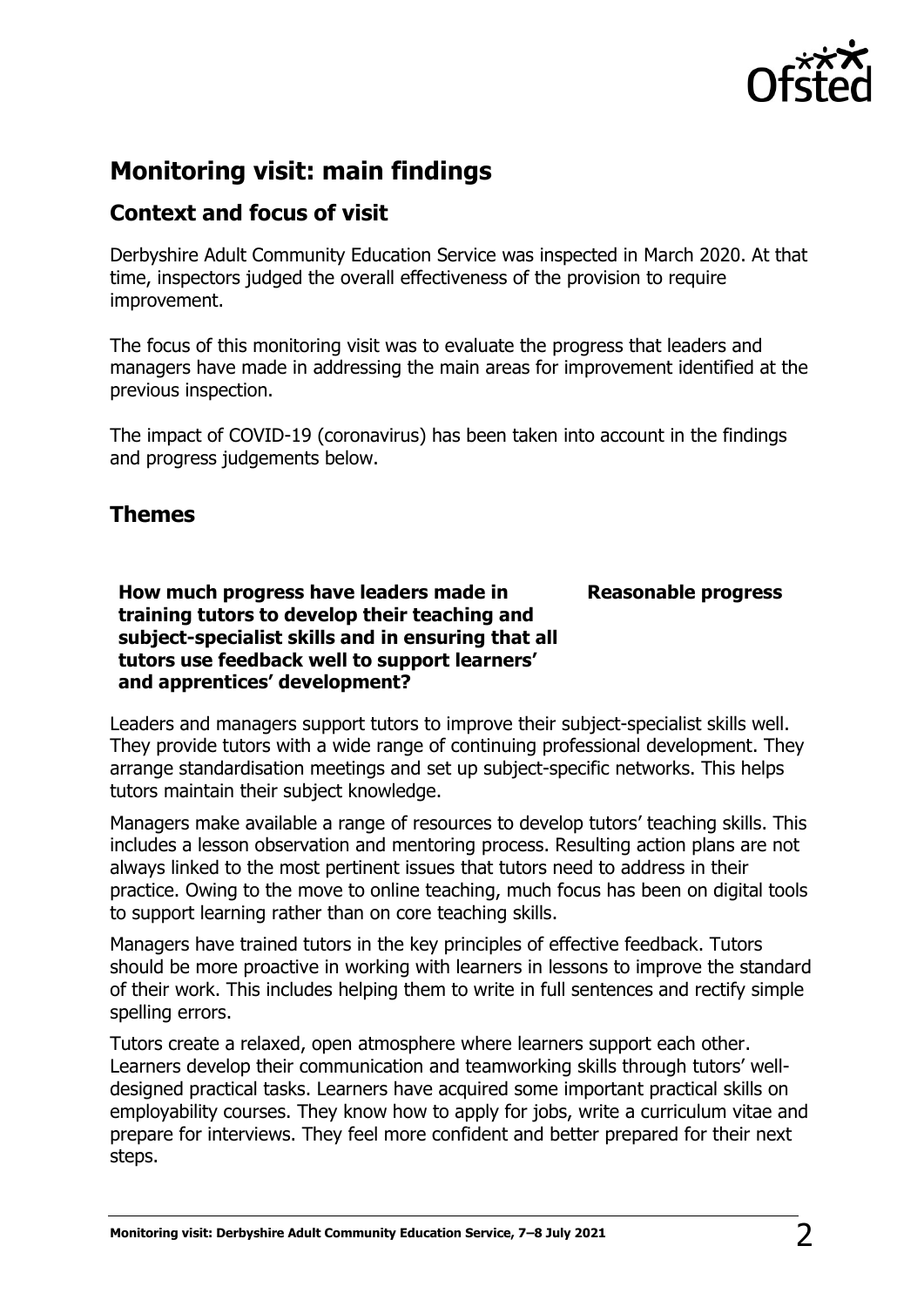

Tutors' planning of the curriculum lacks detail of what and how they will teach. There is considerable variation in the quality of education across sites and courses. On courses for 14–19 year-olds, tutors organise lessons based on assessment rather than on learning.

Apprentices take part in well-organised reviews with tutors. These support apprentices to reflect on their experiences in work and the areas they need to develop. For example, teaching assistants discuss how they use phonics to support pupils' reading.

Tutors structure community learning courses well. They set learners individual projects based on their prior learning. Learners value the opportunities that courses give them to meet other adults with shared interests.

#### **What progress have leaders, managers and tutors made in ensuring that learners have a firm understanding of the dangers of extremism and radicalisation, particularly within their local contexts? Reasonable progress**

Leaders and managers have taken a range of decisive actions to improve learners' understanding of radicalisation and extremism. They have appointed tutors to work as champions to share good practice around the teaching of British values and the dangers of radicalisation and extremism. Managers provide relevant training and develop resources for tutors and learners. These include a bank of material linked to local issues. They invite in guest speakers to discuss topical issues. For example, local Members of Parliament give talks to learners during UK Parliament Week.

Learners talk with some confidence about the dangers of radicalisation and extremism. They know how to keep themselves safe and how to spot the signs of radicalisation in others. Learners understand some of the issues that are prevalent in Derbyshire. In a small minority of cases, learners wrongly believe that extremism and radicalisation are confined to the city.

#### **How much progress have governors made in challenging leaders more effectively to improve the weakest aspects of the provision? Reasonable progress**

Since the last inspection, governors, leaders and managers have made changes to the board's membership. Several new governors bring specialisms to the board. These include the appointment of a lead governor on safeguarding who has significant experience in this area. This appointment is having a positive impact.

Leaders have linked governors to each of the main areas for improvement identified at the last inspection. Governors provide effective support and challenge to leaders on their progress with these priorities. For example, leaders have improved safeguarding referral procedures following scrutiny by the link governor.

The board members are knowledgeable about safeguarding practices and cases. They took a very active role in addressing the areas for improvement around the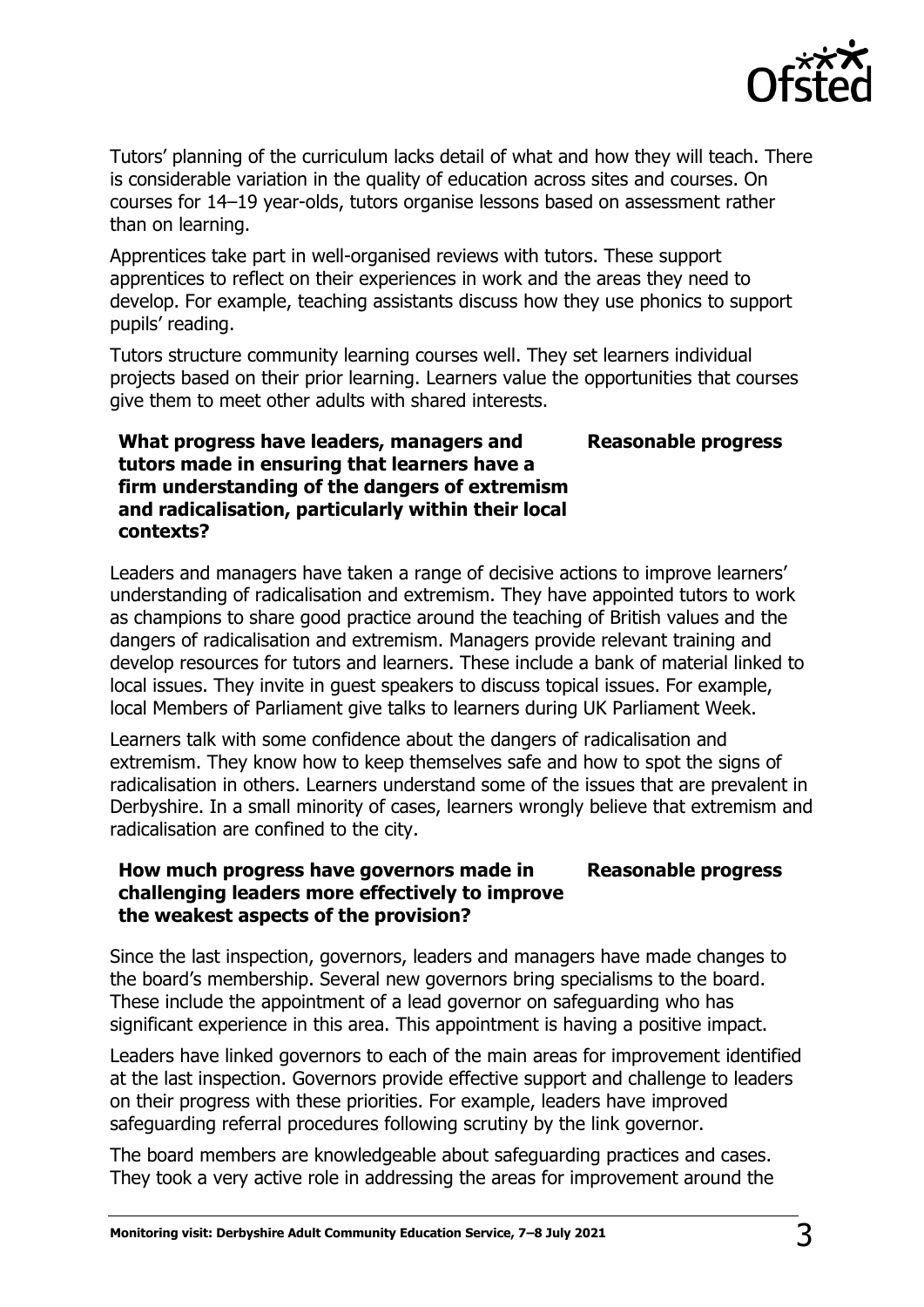

single central register after the last inspection. The board is currently in the process of appointing a new governor who has specialisms in the 'Prevent' duty.

Leaders prioritise training and development for the board so that it can provide greater challenge. Presentations on the quality cycle and self-assessment process provide the board with useful insights.

The board now meets half-termly. Meetings have useful set agendas and key topics, such as the quality improvement plan. This allows the board to see the progress that is being made in these areas. The board's oversight could be developed further by leaders sharing routine updates on other important matters, such as learners' attendance and the quality of teaching. This would help governors monitor leaders' progress more comprehensively.

#### **How much progress have leaders and managers Significant progress made in ensuring that effective safeguarding arrangements are in place?**

Leaders have made swift progress to address the safeguarding concerns raised in the last inspection.

Leaders ensure that staff undergo appropriate background checks to identify that they are suitable to work with apprentices and young learners. They follow their clear policy on safer recruitment. Accurate records are held centrally by the human resources team.

Managers provide a wide range of effective training on safeguarding themes and the 'Prevent' duty. As a result, staff can spot early warning signs in their learners and apprentices, resulting in incident referrals linked to a range of issues, including domestic violence, mental health and gang culture.

Learners and apprentices feel safe and they know whom to contact if they require any support for themselves or a friend. Designated safeguarding leads respond to any incident reports swiftly and appropriately. They keep accurate records, complete referrals where necessary and provide a good level of support to learners and apprentices. Leaders put in place a 14–19 designated safeguarding lead after the last inspection to continue to improve their approach for this group of learners.

Leaders and managers have a good understanding of the local risks their learners may face. They attend a range of local networks and share this information effectively with staff. Leaders ensure that appropriate policies, procedures and risk assessments are in place.